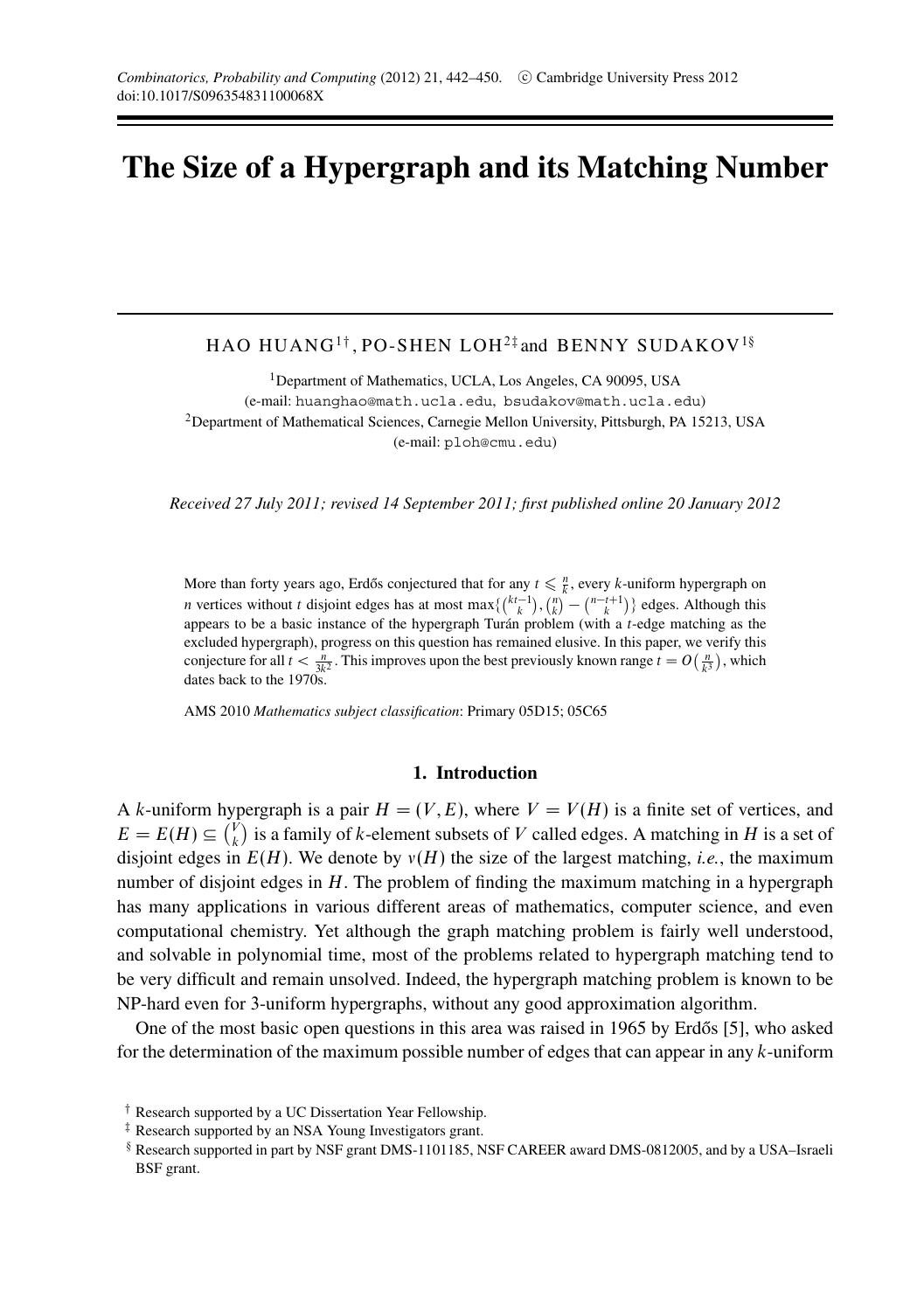hypergraph with matching number  $v(H) < t \leq \frac{n}{k}$  (equivalently, without any *t* pairwise disjoint edges). He conjectured that this problem has only two extremal constructions. The first one is a clique consisting of all the *k*-subsets on  $kt - 1$  vertices, which obviously has matching number  $t-1$ . The second example is a *k*-uniform hypergraph on *n* vertices containing all the edges intersecting a fixed set of  $t - 1$  vertices, which also forces the matching number to be at most  $t - 1$ . Neither construction is uniformly better than the other across the entire parameter space, so the conjectured bound is the maximum of these two possibilities. Note that in the second case, the complement of this hypergraph is a clique on  $n - t + 1$  vertices together with  $t - 1$  isolated vertices, and thus the original hypergraph has  $\binom{n}{k} - \binom{n-t+1}{k}$  edges.

**Conjecture 1.1.** *Every k-uniform hypergraph H on n vertices with matching number ν*(*H*) *<*  $t \leq \frac{n}{k}$  *satisfies* 

$$
e(H) \le \max\left\{ \binom{kt-1}{k}, \binom{n}{k} - \binom{n-t+1}{k} \right\}.
$$
 (1.1)

In addition to being important in its own right, this Erdos conjecture has several interesting applications, which we discuss in the concluding remarks. Yet although it is more than forty years old, only partial results have been discovered so far. In the case  $t = 2$ , the condition simplifies to the requirement that every pair of edges intersects, so Conjecture 1.1 is thus equivalent to a classical theorem of Erdős, Ko and Rado [7]: that any intersecting family of *k*-subsets on  $n \ge 2k$ elements has size at most  $\binom{n-1}{k-1}$ . The graph case  $(k = 2)$  was separately verified in [6] by Erdős and Gallai. For general fixed *t* and *k*, Erdős [5] proved his conjecture for sufficiently large *n*. Frankl [8] showed that Conjecture 1.1 was asymptotically true for all *n* by proving the weaker bound  $e(H) \leq (t-1)\binom{n-1}{k-1}$ .

A short calculation shows that when  $t \le \frac{n}{k+1}$ , we always have  $\binom{n}{k} - \binom{n-t+1}{k} > \binom{k-t-1}{k}$ , so the potential extremal example in this case has all edges intersecting a fixed set of *t* − 1 vertices. One natural question is then to determine the range of *t* (with respect to *n* and  $k \ge 3$ ) for which the maximum is indeed equal to  $\binom{n}{k} - \binom{n-t+1}{k}$ , *i.e.*, where the second case is optimal. Recently, Frankl, Rödl and Ruciński [9] studied 3-uniform hypergraphs ( $k = 3$ ), and proved that for  $t \le n/4$ , the maximum was indeed  $\binom{n}{3} - \binom{n-t+1}{3}$ , establishing the conjecture in that range. For general  $k \geqslant 4$ , Bollobás, Daykin and Erdős [4] explicitly computed the bounds achieved by the proof in [5], showing that the conjecture holds for  $t < \frac{n}{2k^3}$ . Frankl and Furedi [8] established the result in a different range  $t < (\frac{n}{100k})^{1/2}$ , which improves the original bound when *k* is large relative to *n*. In this paper, we extend the range in which the Erdős conjecture holds to all  $t < \frac{n}{3k^2}$ .

**Theorem 1.2.** *For any integers n,k,t satisfying*  $t < \frac{n}{3k^2}$ *, every k-uniform hypergraph on n vertices without t disjoint edges contains at most*  $\binom{n}{k} - \binom{n-t+1}{k}$  *edges.* 

To describe the idea of our proof, we first outline Erdős' original approach for the case  $t < \frac{n}{2k^3}$ . Let *v* be a vertex of maximum degree. By induction on *t* we find  $t - 1$  disjoint edges  $F_1, \ldots, F_{t-1}$ , none of which contain *v*. If deg(*v*) exceeds  $k(t-1)\binom{n-2}{k-2}$ , which is the maximum possible number of edges containing *v* which also meet a vertex in  $\bigcup_{i=1}^{t-1} F_i$ , then we can find  $t$  disjoint edges. Otherwise, the number of edges meeting any of  $F_i$  is at most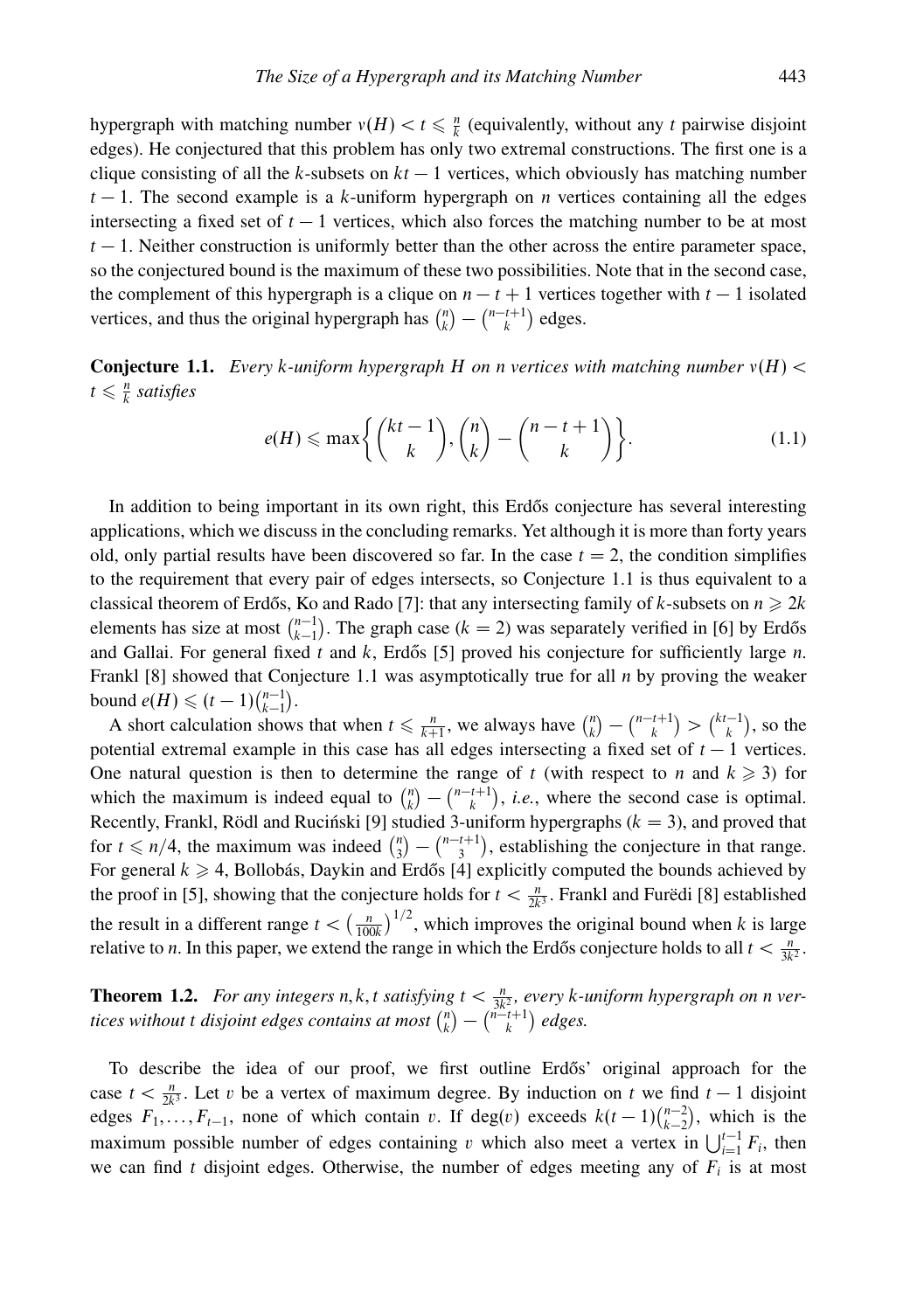$|\bigcup_{i=1}^{t-1} F_i| \cdot k(t-1) \binom{n-2}{k-2} = k(t-1) \cdot k(t-1) \binom{n-2}{k-2}$ , which turns out to be less than the total number of edges when  $n \ge 2k^3t$ . Any other edge will serve as the *t*th edge in the matching.

To improve Erdős' bound, we show that in the first part of the argument, we are already done if the *t*th largest degree exceeds  $2t\binom{n-2}{k-2}$ . This puts a tighter constraint on the sum of the degrees of the  $k(t-1)$  vertices in  $\bigcup_{i=1}^{t-1} F_i$ , allowing the second stage to proceed under the relaxed assumption  $n \geq 3k^2t$ . The fact that *t* vertices of degree at least  $2t\binom{n-2}{k-2}$  are enough to find *t* disjoint edges leads naturally to the following multicoloured version of the Erdős conjecture, which was also considered independently by Aharoni and Howard in [1].

**Conjecture 1.3.** Let 
$$
\mathcal{F}_1, ..., \mathcal{F}_t
$$
 be families of subsets in  ${\binom{[n]}{k}}$ . If\n
$$
|\mathcal{F}_i| > \max\left\{\binom{n}{k} - \binom{n-t+1}{k}, \binom{kt-1}{k}\right\}
$$

*for all* 1 - *i* - *t, then there is a 'rainbow' matching of size t: one that contains exactly one edge from each family.*

The  $k = 2$  case of this conjecture was established by Meshulam (see [1]). To obtain Theorem 1.2, we prove an asymptotic version of Conjecture 1.3, by showing that a rainbow matching exists whenever  $|\mathcal{F}_i| > (t-1)\binom{n-1}{k-1}$  for every  $1 \leq i \leq t$ .

The rest of this paper is organized as follows. In the next section, we describe the so-called *shifting* method, which is a well-known technique in extremal set theory, and use it to prove some preliminary results. In Section 3 we first prove the multicoloured Erdős conjecture asymptotically, and then use it to prove Theorem 1.2. There, we also use the same argument to show that Conjecture 1.3 holds for all  $t < \frac{n}{3k^2}$ . The last section contains some concluding remarks and open problems.

# **2. Shifting**

In extremal set theory, one of the most important and widely used tools is the technique of shifting, which allows us to limit our attention to sets with a certain structure. In this section we will only state and prove the relevant results for Section 3. For more background on the applications of shifting in extremal set theory, we refer the reader to the survey [8] by Frankl.

Given a family F of equal-size subsets of [n], for integers  $1 \leq j < i \leq n$ , we define the  $(i, j)$ shift map  $S_{ij}$  as follows: for any set  $F \in \mathcal{F}$ ,

$$
S_{ij}(F) = \begin{cases} F \setminus \{i\} \cup \{j\} & \text{if and only if } i \in F, \ j \notin F \text{ and } F \setminus \{i\} \cup \{j\} \notin \mathcal{F}, \\ F & \text{otherwise.} \end{cases}
$$

Also, we denote the family after shifting as

$$
S_{ij}(\mathcal{F})=\{S_{ij}(F):F\in\mathcal{F}\}.
$$

**Lemma 2.1.** *The shift map Sij satisfies the following properties.*

(i)  $|S_{ij}(\mathcal{F})| = |\mathcal{F}|$ . (ii) *If*  $F$  *is k-uniform, then so is*  $S_{ij}(F)$ *.*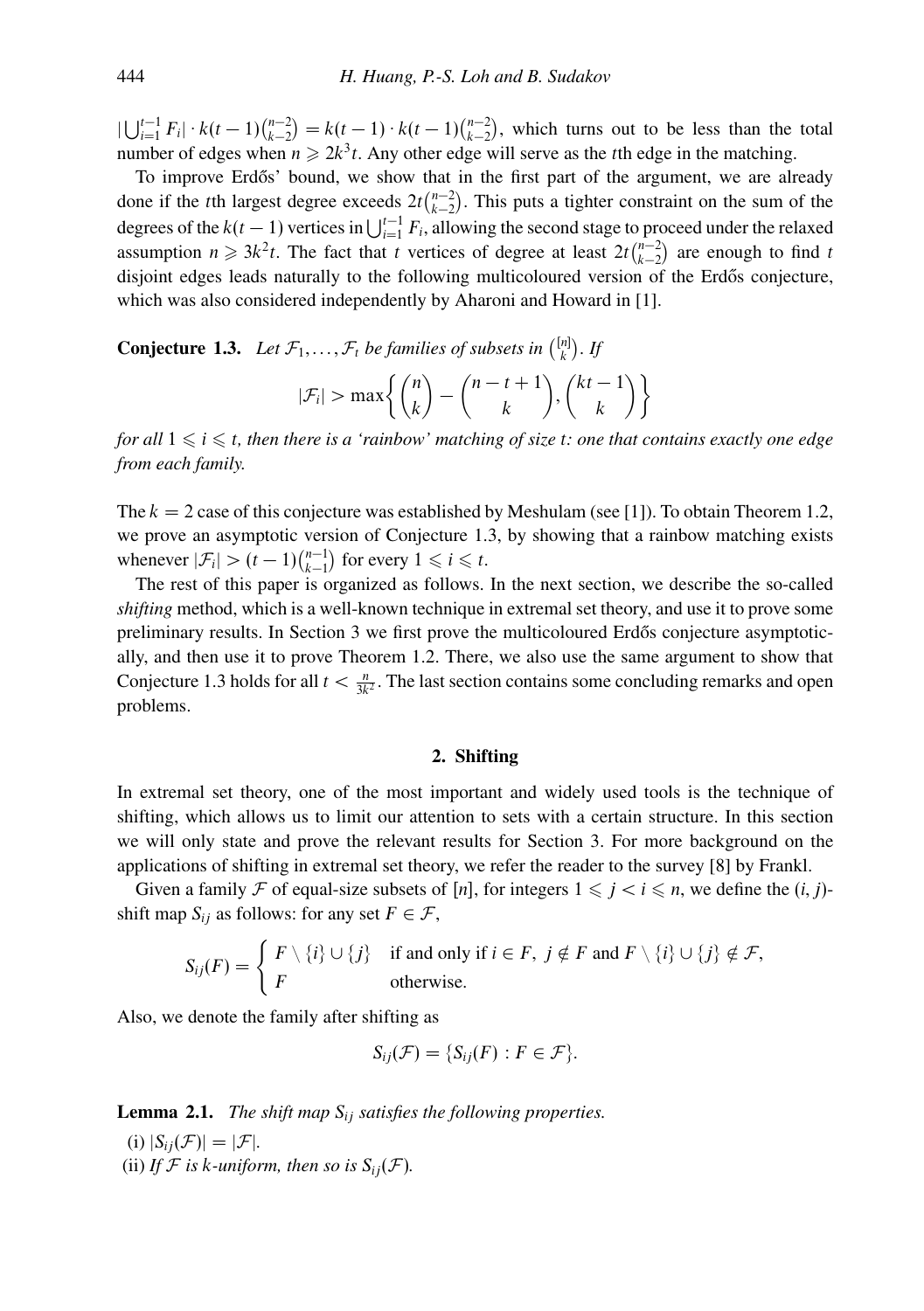(iii) If the families  $\mathcal{F}_1,\ldots,\mathcal{F}_t$  have the property that no subsets  $F_1 \in \mathcal{F}_1,\ldots,F_t \in \mathcal{F}_t$  are pairwise *disjoint, then the shifted families*  $S_{ii}(\mathcal{F}_1), \ldots, S_{ii}(\mathcal{F}_t)$  *still preserve this property.* 

**Proof.** Claims (i) and (ii) are obvious. For (iii), assume that the statement is false, *i.e.*, we have  $F_i \in \mathcal{F}_i$  such that  $S_{ij}(F_1), \ldots, S_{ij}(F_t)$  are pairwise disjoint, while  $F_1, \ldots, F_t$  are not. Without loss of generality,  $F_1 \cap F_2 \neq \emptyset$ . Next, observe that whenever  $S_{ij}(F_k) \neq F_k$ , we also have  $j \in S_{ij}(F_k)$ , so the pairwise disjointness of the  $S_{ij}(F_k)$  implies that the only possible case (re-indexing if necessary) is for  $S_{ij}(F_1) = F_1 \setminus \{i\} \cup \{j\}$ , and  $S_{ij}(F_k) = F_k$  for every  $k \ge 2$ . Note also that since *F*<sub>1</sub> and *F*<sub>2</sub> intersect while  $S_{ij}(F_1)$  and  $S_{ij}(F_2)$  do not, we must have  $i \in F_2$  and  $j \notin F_2$ .

Therefore the only reason that  $S_{ij}(F_2) = F_2$  is because  $F'_2 = F_2 \setminus \{i\} \cup \{j\}$  is already in  $\mathcal{F}_2$ . The pair of disjoint sets  $S_{ij}(F_1)$  and  $S_{ij}(F_2) = F_2$  have the same union as the pair of disjoint sets  $F_1$  and  $F'_2$ . Using the pairwise disjointness of the  $S_{ij}(F_k)$ , we conclude that the sets  $F_1$ ,  $F'_2$ , *F*3*,...,Ft* are pairwise disjoint as well, contradicting our initial assumption.

In practice, we often combine the shifting technique with induction on the number of elements in the underlying set. Indeed, let us apply the shifts  $\{S_{ni}\}_{1 \leq i \leq n-1}$  successively, and with slight abuse of notation, let us again call the resulting families  $\mathcal{F}_1, \ldots, \mathcal{F}_t$ . Create from each  $\mathcal{F}_i$  two sub-families based on containment of the final element *n*:

$$
\mathcal{F}_i(n) = \{F \setminus \{n\} : F \in \mathcal{F}_i, n \in F\},\
$$

$$
\mathcal{F}_i(\bar{n}) = \{F \qquad : F \in \mathcal{F}_i, n \notin F\}.
$$

It turns out that the rainbow matching number does not increase by this decomposition.

**Lemma 2.2.** Let  $\mathcal{F}_1, \ldots, \mathcal{F}_t$  be the shifted families, where each  $\mathcal{F}_i$  is  $k_i$ -uniform and  $\sum_{i=1}^t k_i \leq$ *n. Suppose that no subsets*  $F_1 \in \mathcal{F}_1, \ldots, F_t \in \mathcal{F}_t$  *are pairwise disjoint. Then, for any*  $0 \leqslant s \leqslant t$ *, the families*  $\mathcal{F}_1(n), \ldots, \mathcal{F}_s(n), \mathcal{F}_{s+1}(\bar{n}), \ldots, \mathcal{F}_t(\bar{n})$  *still have the same property.* 

**Proof.** Assume for the sake of contradiction that there exist pairwise disjoint sets  $F_1 \in \mathcal{F}_1(n)$ ,  $\ldots$ ,  $F_s \in \mathcal{F}_s(n)$ ,  $F_{s+1} \in \mathcal{F}_{s+1}(\bar{n}), \ldots, F_t \in \mathcal{F}_t(\bar{n})$ . By definition of  $\mathcal{F}_i(n)$  and  $\mathcal{F}_i(\bar{n})$ , we know that  $F_i \cup \{n\} \in \mathcal{F}_i$  for  $1 \leq i \leq s$ , and  $F_i \in \mathcal{F}_i$  for  $s + 1 \leq i \leq t$ . The size of  $\bigcup_{i=1}^t F_i$  is equal to

$$
\sum_{i=1}^{t} |F_i| = \sum_{i=1}^{s} (k_i - 1) + \sum_{i=s+1}^{t} k_i = \sum_{i=1}^{t} k_i - s \leq n - s,
$$

so there exist distinct elements  $x_1, \ldots, x_s \notin \bigcup_{i=1}^t F_i$ . Since  $F_i \cup \{n\}$  is invariant under the shift  $S_{nx_i}$ , the set  $F_i \cup \{x_i\} = (F_i \cup \{n\}) \setminus \{n\} \cup \{x_i\}$  must also be in the family  $\mathcal{F}_i$ . Taking  $F'_i = F_i \cup \{x_i\}$  $\{x_i\}$  for  $1 \leq i \leq s$ , together with  $F_i$  for  $s + 1 \leq i \leq t$ , it is clear that we have found pairwise disjoint sets from  $\mathcal{F}_i$ , a contradiction. □

#### **3. Main result**

In this section, we discuss the Erdős conjecture and its multicoloured generalizations, and prove the original conjecture for the range  $t < \frac{n}{3k^2}$ . The coloured interpretation arises from considering the collection of families  $F_i$  as a single uniform hypergraph (possibly with repeated edges)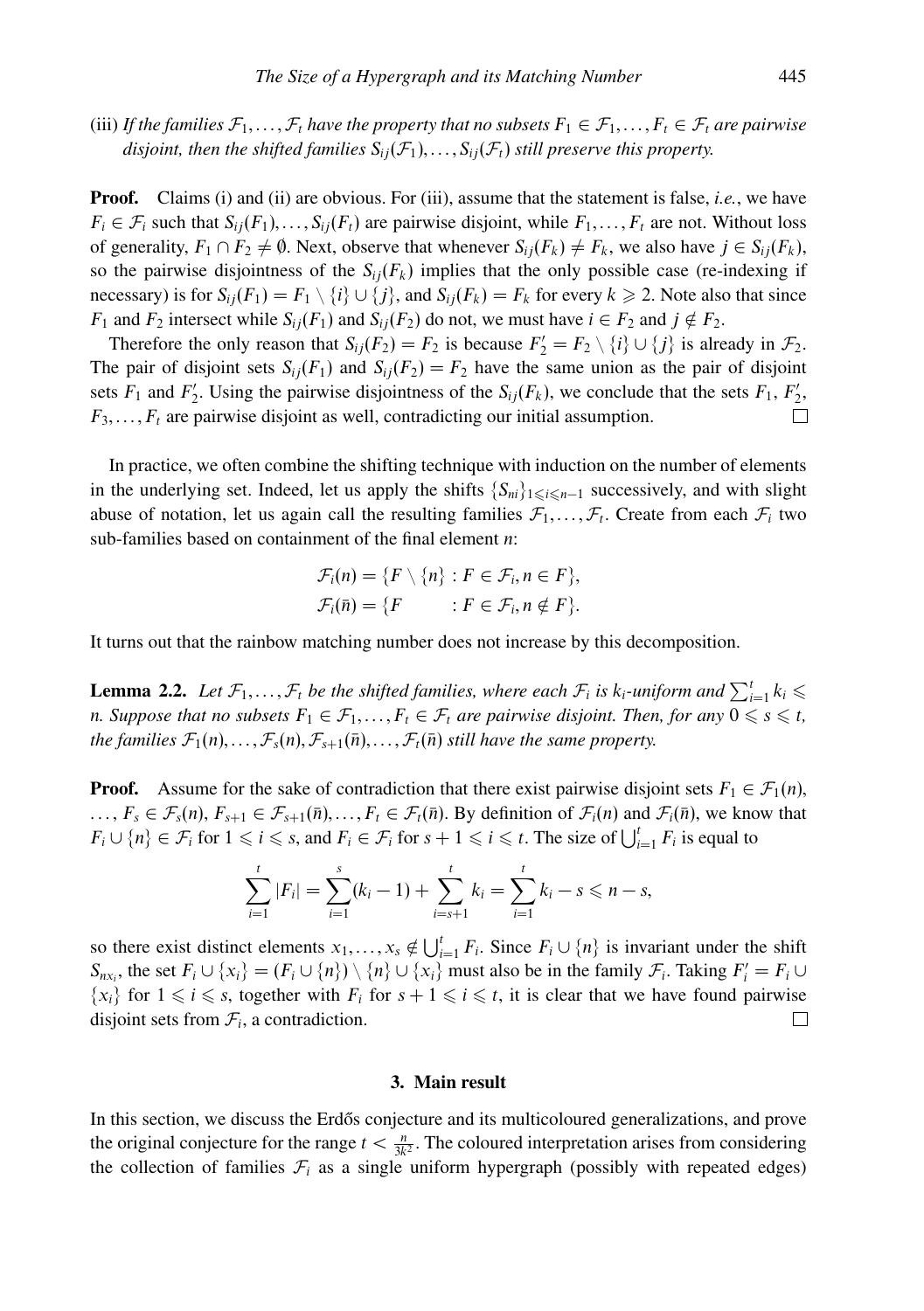on the vertex set [n], where each set in  $\mathcal{F}_i$  introduces a hyperedge coloured in the *i*th colour. The following lemma is a multicoloured generalization of Theorem 10.3 in [8], and provides a sufficient condition for a multicoloured hypergraph to contain a rainbow matching of size *t*.

**Lemma 3.1.** Let  $\mathcal{F}_1, \ldots, \mathcal{F}_t$  be families of subsets of  $[n]$  such that for each *i*,  $\mathcal{F}_i$  only contains *sets of size*  $k_i$ ,  $|\mathcal{F}_i|$  >  $(t-1)\binom{n-1}{k_i-1}$ , and  $n \ge \sum_{i=1}^t k_i$ . Then there exist *t* pairwise disjoint sets  $F_1 \in \mathcal{F}_1, \ldots, F_t \in \mathcal{F}_t$ .

**Proof.** We proceed by induction on t and n. The case  $t = 1$  is trivial. For general t, we can also handle all minimal cases of the form  $n = \sum_{i=1}^{t} k_i$ . Indeed, consider a uniformly random permutation  $\pi$  of [*n*], and define a series of indicator random variables  $\{X_i\}$  as follows:  $X_1 = 1$ if and only if  $\{\pi(1), \ldots, \pi(k_1)\}\$  is a set in  $\mathcal{F}_1$  and  $X_1 = 0$  otherwise, and in general,  $X_i = 1$  if and only if  $\{\pi(k_1 + \cdots + k_{j-1} + 1), \ldots, \pi(k_1 + \cdots + k_j)\}\$  is a set in  $\mathcal{F}_j$ . We assume that there are no *t* disjoint sets from different families, so we deterministically have

$$
X_1 + \dots + X_t \leq t - 1. \tag{3.2}
$$

On the other hand, it is easy to see that the expectation of  $X_i$  is the probability that a random  $k_i$ -set is in  $\mathcal{F}_i$ , so

$$
\mathbb{E}X_i = \frac{|\mathcal{F}_i|}{\binom{n}{k_i}}.
$$

Yet we know that for every *i*, we have  $|\mathcal{F}_i| > (t-1)\binom{n-1}{k_i-1}$ , so

$$
\mathbb{E}X_i > \frac{(t-1)\binom{n-1}{k_i-1}}{\binom{n}{k_i}} = (t-1)\frac{k_i}{n}.
$$

Summing these inequalities over  $1 \leq i \leq t$ , we obtain that  $\sum_{i=1}^{t} \mathbb{E}X_i > t - 1$ , a contradiction to (3.2).

Now we consider a generic instance with  $n > \sum_{i=1}^{t} k_i$ , and inductively assume that all instances with smaller *n* are known. By Lemma 2.1, after applying all shifts  ${S_{ni}}_{1 \le i \le n-1}$ , we obtain families in which any rainbow *t*-matching can be pulled back to a rainbow *t*-matching in  $\{\mathcal{F}_i\}$ . For convenience we still call the shifted families  $\{\mathcal{F}_i\}$ . Our next step is to partition each  $\mathcal{F}_i$  into  $\mathcal{F}_i(n) \cup \mathcal{F}_i(\bar{n})$ , but in order to avoid empty sets, we first dispose of the case when there is some  $k_i = 1$  with  $\{n\} \in \mathcal{F}_i$ . After re-indexing, we may assume that this is  $\mathcal{F}_1$ . Since  $|\mathcal{F}_i| > (t-1)\binom{n-1}{k_i-1}$  and there are at most  $\binom{n-1}{k_i-1}$  sets containing *n*, every other  $\mathcal{F}_i$  has more than  $(t-2)\binom{n-1}{k_i-1}$  sets which in fact lie in  $[n-1]$ . By induction on the  $t-1$  sizes  $k_2, \ldots, k_t$ , we find *t* − 1 such disjoint sets from  $\mathcal{F}_2, \ldots, \mathcal{F}_t$  which, together with  $\{n\} \in \mathcal{F}_1$ , establish the claim.

Returning to the general case, since  $|\mathcal{F}_i| = |\mathcal{F}_i(n)| + |\mathcal{F}_i(\bar{n})|$  and our size condition is

$$
|\mathcal{F}_i| > (t-1){n-1 \choose k_i-1} = (t-1){n-2 \choose k_i-2} + (t-1){n-2 \choose k_i-1},
$$

we conclude that for each *i*, either  $|\mathcal{F}_i(n)| > (t-1)\binom{n-2}{k_i-2}$  or  $|\mathcal{F}_i(\bar{n})| > (t-1)\binom{n-2}{k_i-1}$ . Without loss of generality, we may assume that  $|\mathcal{F}_i(n)| > (t-1)\binom{n-2}{k_i-2}$  for  $1 \leq i \leq s$ , and  $|\mathcal{F}_i(\bar{n})| >$  $(t-1)\binom{n-2}{k_i-1}$  for  $s+1 \leq i \leq t$ . Note that  $\mathcal{F}_i$  is  $(k_i-1)$ -uniform for  $1 \leq i \leq s$  and  $k_i$ -uniform for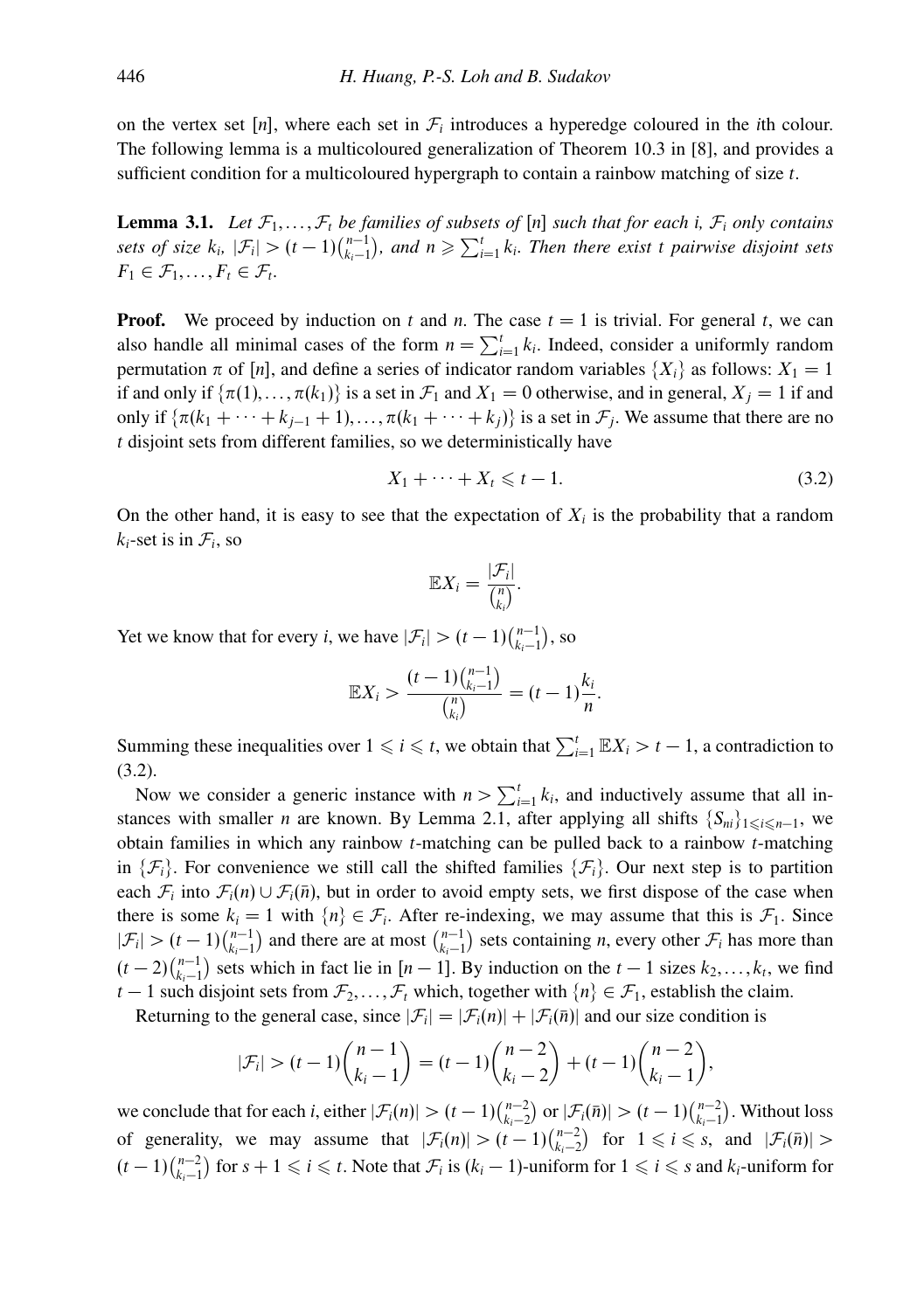$s + 1 \leq i \leq t$ , and the base set now has  $n - 1$  elements. Induction on *n* and Lemma 2.2 then produce *t* disjoint sets from different families. П

As mentioned in the Introduction, the conjectured extremal hypergraph when  $t \leq \frac{n}{k+1}$  is the hypergraph consisting of all edges intersecting a fixed set of size  $t - 1$ . If we inspect the vertex degree sequence of this hypergraph, we observe that although there are  $t-1$  vertices with high degree  $\binom{n-1}{k-1}$ , the remaining vertices only have degree  $\binom{n-1}{k-1} - \binom{n-t}{k-1}$ . For small *t*, this is asymptotically about  $(t-1)\binom{n-2}{k-2}$ , which is much smaller than  $\binom{n-1}{k-1} = \frac{n-1}{k-1}\binom{n-2}{k-2}$ . The following corollary of Lemma 3.1 shows that this sort of phenomenon generally occurs when hypergraphs satisfy the conditions in the Erdős conjecture.

**Corollary 3.2.** *If a k-uniform hypergraph H on n vertices* has *t* distinct vertices  $v_1, \ldots, v_t$  with  $degrees d(v_i) > 2(t-1)\binom{n-2}{k-2}$ , and  $kt \leq n$ , then *H* contains *t* disjoint edges.

**Proof.** Let  $H_i$  be a  $(k-1)$ -uniform hypergraph containing all the subsets of  $V(H) \setminus \{v_1, \ldots, v_t\}$ of size  $k - 1$  which together with  $v_i$  form an edge of *H*. For any fixed  $1 \leq i \leq t$  and  $j \neq i$ , there are at most  $\binom{n-2}{k-2}$  edges of *H* containing both vertices *v<sub>i</sub>* and *v<sub>j</sub>*. Therefore, for every hypergraph *Hi*,

$$
e(H_i) \geq d(v_i) - (t-1)\binom{n-2}{k-2} > (t-1)\binom{n-2}{k-2} \geq (t-1)\binom{n-t-1}{k-2}.
$$

Since every hypergraph  $H_i$  is  $(k - 1)$ -uniform and has  $n - t$  vertices, we can use Lemma 3.1 with  $\mathcal{F}_i = E(H_i)$ ,  $k_i = k - 1$  and *n* replaced by  $n - t$ , to find *t* disjoint edges  $e_1 \in E(H_1)$ ,...,  $e_t \in E(H_1)$  $E(H_t)$ . Taking the edges  $e_i \cup \{v_i\} \in E(H)$ , we obtain *t* disjoint edges in the original hypergraph *H*. П

Now we are ready to prove our main result, Theorem 1.2, which states that for  $t < \frac{n}{3k^2}$ , every *k*-uniform hypergraph on *n* vertices without *t* disjoint edges contains at most  $\binom{n}{k} - \binom{n-t+1}{k}$  edges.

**Proof of Theorem 1.2.** We proceed by induction on t. The base case  $t = 1$  is trivial, so we consider the general case, assuming that the *t* − 1 case is known. Suppose  $e(H) > {n \choose k} - {n-t+1 \choose k}$ , and let us seek *t* disjoint edges in *H*. We first consider the situation when there is a vertex *v* of degree  $d(v) > k(t-1)\binom{n-2}{k-2}$ . Let  $H_v$  be the sub-hypergraph induced by the vertex set  $V(H) \setminus \{v\}$ . Since there are at most  $\binom{n-1}{k-1}$  edges containing *v*,

$$
e(H_v) \ge e(H) - {n-1 \choose k-1} > {n \choose k} - {n-t+1 \choose k} - {n-1 \choose k-1} \\
= {n-1 \choose k} - {n-1 \choose k} - {n-1 \choose k}.
$$

By induction, there are  $t - 1$  disjoint edges  $e_1, \ldots, e_{t-1}$  in  $H_v$ , spanning  $(t - 1)k$  distinct vertices  $u_1, \ldots, u_{(t-1)k}$ . Note that the number of edges containing *v* and any vertex  $u_j$  is at most  $\binom{n-2}{k-2}$ . Therefore, since we assumed that  $d(v) > k(t-1)\binom{n-2}{k-2}$ , there must be another edge  $e_t$  which contains *v* but avoids  $u_1, \ldots, u_{(t-1)k}$ . We then have *t* disjoint edges  $e_1, \ldots, e_t$  in *H*.

Now suppose that the maximum vertex degree in *H* is at most  $k(t-1)\binom{n-2}{k-2}$ . After re-indexing the vertices, we may assume that  $k(t-1)\binom{n-2}{k-2} \geq d(v_1) \geq \cdots \geq d(v_n)$ . If the *t*th largest degree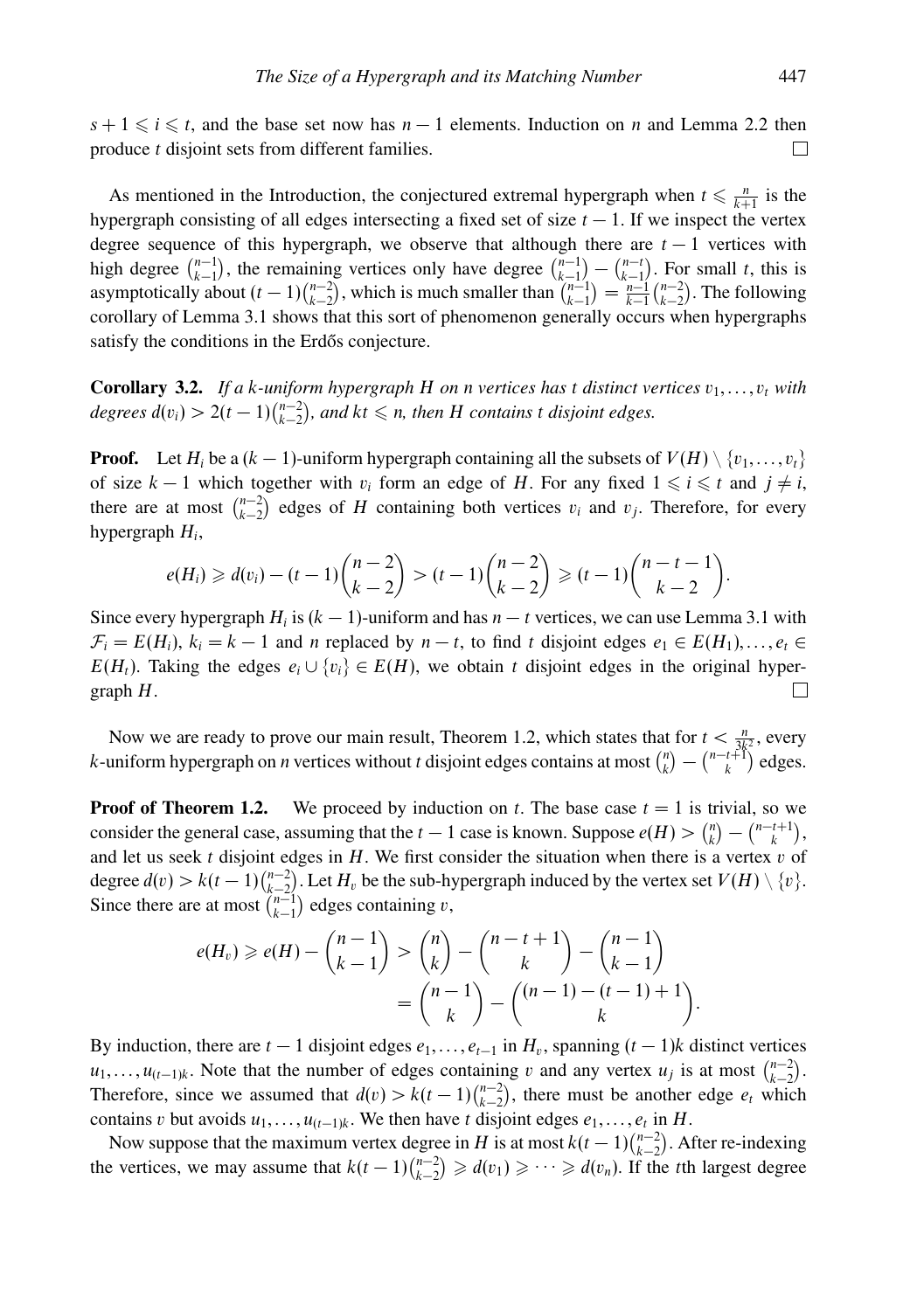satisfies  $d(v_t) > 2(t-1)\binom{n-2}{k-2}$ , then Corollary 3.2 immediately produces *t* disjoint edges in *H*, so we may also assume for the remainder that  $d(v_t) \leq 2(t-1)\binom{n-2}{k-2}$ .

By induction (with room to spare), we also know that there are  $t - 1$  disjoint edges in *H*, spanning  $(t-1)$ *k* vertices. Among these vertices, the  $t-1$  largest degrees are at most  $k(t-$ 1) $\binom{n-2}{k-2}$  by our maximum degree assumption, while the remaining  $(t-1)(k-1)$  vertices cannot have degrees exceeding  $d(v_t) \leq 2(t-1)\binom{n-2}{k-2}$ . Therefore the sum of degrees of these  $(t-1)k$ vertices is at most

$$
(t-1)\cdot k(t-1){\binom{n-2}{k-2}} + (t-1)(k-1)\cdot 2(t-1){\binom{n-2}{k-2}} = (t-1)^2(3k-2){\binom{n-2}{k-2}}.
$$

However, we know that the total number of edges exceeds

$$
e(H) > {n \choose k} - {n-t+1 \choose k}
$$
  
\n
$$
= \left[1 - \left(1 - \frac{t-1}{n}\right) \cdots \left(1 - \frac{t-1}{n-k+1}\right)\right] {n \choose k}
$$
  
\n
$$
\geq \left[1 - \left(1 - \frac{t-1}{n}\right)^k \right] {n \choose k}
$$
  
\n
$$
\geq \left[k \cdot \frac{t-1}{n} - {k \choose 2} \left(\frac{t-1}{n}\right)^2 \right] \frac{n(n-1)}{k(k-1)} {n-2 \choose k-2}
$$
  
\n
$$
\geq \left(\frac{(n-1)(t-1)}{k-1} - \frac{(t-1)^2}{2}\right) {n-2 \choose k-2},
$$

where we used that  $(1-x)^k \leq 1 - kx + {k \choose 2}x^2$  when  $0 \leq kx \leq 1$ . Since  $n > 3k^2t$ , we also have  $n - 1 > 3k(k - 1)(t - 1)$ . Therefore,

$$
e(H) > (t-1)^2 \left(3k - \frac{1}{2}\right) \binom{n-2}{k-2},
$$

and so there is another edge in *H* disjoint from the previous  $t - 1$  edges, again producing  $t$ disjoint edges in *H*.  $\Box$ 

Based on the same idea and technique, we can also obtain a multicoloured version of the Erdős conjecture, which is an analogue of a theorem of Kleitman [10] for matching number greater than one. Note that Theorem 1.2 is the  $\mathcal{F}_1 = \cdots = \mathcal{F}_t$  case of the following result.

**Theorem 3.3.** Let  $\mathcal{F}_1, \ldots, \mathcal{F}_t$  be *k-uniform families of subsets of* [n], where  $t < \frac{n}{3k^2}$ , and every  $|\mathcal{F}_i| > {n \choose k} - {n-t+1 \choose k}$ . Then there exist pairwise disjoint sets  $F_1 \in \mathcal{F}_1, \ldots, F_t \in \mathcal{F}_t$ .

**Proof.** For any vertex  $v \in \mathcal{F}_i$ , let  $H_v^j$  be the sub-hypergraph of  $\mathcal{F}_j$  induced by the vertex set  $[n] \setminus \{v\}$ . Then, as in the previous proof,

$$
e(H_v^j) \geq |\mathcal{F}_i| - {n-1 \choose k-1} > {n-1 \choose k} - {n-1-(t-1)+1 \choose k}.
$$

By induction on *t*, for every *i* there exist *t* − 1 disjoint edges  $\{e_j\}_{j\neq i}$  such that  $e_j \in H_v^j$ . So, as before, if some  $\mathcal{F}_i$  has a vertex with degree  $d(v) > k(t-1)\binom{n-2}{k-2}$ , then there is an edge in  $\mathcal{F}_i$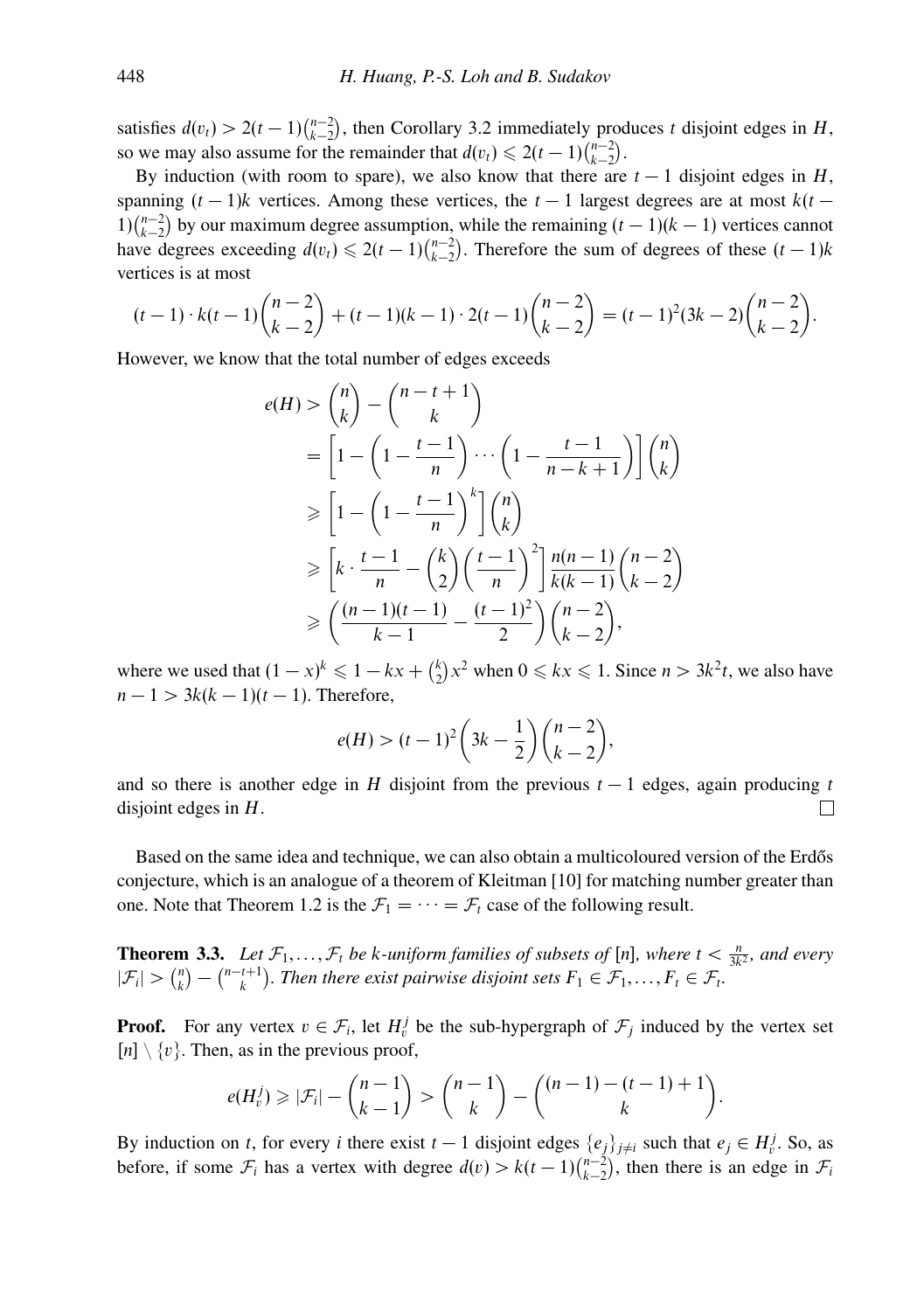which contains *v* and is disjoint from  $\{e_j\}_{j\neq i}$ . Hence we may assume the maximum degree in each hypergraph  $\mathcal{F}_i$  is at most  $k(t-1)\binom{n-2}{k-2}$ .

On the other hand, by induction on *t* we also know that for every *i* there exist  $t - 1$  disjoint edges from the families  $\{\mathcal{F}_i\}_{i\neq i}$ , spanning  $(t-1)k$  vertices. If some  $\mathcal{F}_i$  has *t*th largest degree at most  $2(t-1)\binom{n-2}{k-2}$ , then the sum of degrees of these  $(t-1)k$  vertices in  $\mathcal{F}_i$  is again at most

$$
(t-1)^2(3k-2){\binom{n-2}{k-2}}\leq {\binom{n}{k}}-{\binom{n-t+1}{k}}
$$

which guarantees the existence of an edge in  $\mathcal{F}_i$  disjoint from the previous  $t-1$  edges from  $\{\mathcal{F}_j\}_{j\neq i}$ . So, we may assume that each  $\mathcal{F}_i$  contains at least *t* vertices with degree above  $2(t-1)\binom{n-2}{k-2}$ .

Now select distinct vertices  $v_i$ , such that, for each  $1 \leq i \leq t$ , the degree of  $v_i$  in  $\mathcal{F}_i$  exceeds  $2(t-1)\binom{n-2}{k-2}$ . Consider all the subsets of  $[n] \setminus \{v_1, \ldots, v_t\}$  which together with  $v_i$  form an edge of  $\mathcal{F}_i$ . Denote this ( $k - 1$ )-uniform hypergraph by  $T^i$ . The same calculation as in Corollary 3.2 gives

$$
e(Ti) > (t-1) \binom{n-t-1}{k-2}.
$$

Applying Lemma 3.1 to  $\{T^i\}$ , we again find *t* disjoint edges from different families, as desired.  $\Box$ 

# **4. Concluding remarks**

**(1)** In this paper, we proved that for  $t < \frac{n}{3k^2}$ , every *k*-uniform hypergraph on *n* vertices with matching number less than *t* has at most  $\binom{n}{k} - \binom{n-t+1}{k}$  edges. This verifies the conjecture of Erdős in this range of  $t$ , and improves upon the previously best known range by a factor of  $k$ . As we discussed in the Introduction, if the Erdős conjecture is true in general, then for  $t < \frac{n}{k+1}$ , the maximum number of edges cannot exceed  $\binom{n}{k} - \binom{n-t+1}{k}$ . It would be very interesting to tighten the range to  $t < O\left(\frac{n}{k}\right)$ .

**(2)** A fractional matching in a *k*-uniform hypergraph  $H = (V, E)$  is a function  $w : E \rightarrow [0, 1]$ such that for each  $v \in V$  we have  $\sum_{e \ni v} w(e) \leq 1$ . The *size* of *w* is the sum  $\sum_{e \in E} w(e)$ , and the size of the largest fractional matching in *H* is denoted by  $v^*(H)$ . The fractional version of the Erdős conjecture states that among *k*-uniform hypergraphs *H* on *n* vertices with fractional matching number  $v^*(H) < xn$ , the maximum number of edges is asymptotically  $(1 +$  $o(1)$  max  $\{(kx)^k, 1 - (1 - x)^k\}$ , It appears that these conjectures are closely related to several other interesting problems. For example, it was shown in [2] that the integral version can be used to determine the minimum degree condition which ensures the existence of perfect matchings in uniform hypergraphs. Furthermore, it turns out that the fractional version is closely related to an old probability conjecture of Samuels [12], and in computer science, it has applications to finding optimal data allocations in distributed storage systems (see [2] for more details). In [3], the fractional Erdős conjecture was used to attack an old problem of Manickam, Miklós and Singhi, which states that for  $n \ge 4k$ , every set of *n* real numbers with non-negative sum has at least  $\binom{n-1}{k-1}$  *k*-element subsets whose sums are also non-negative.